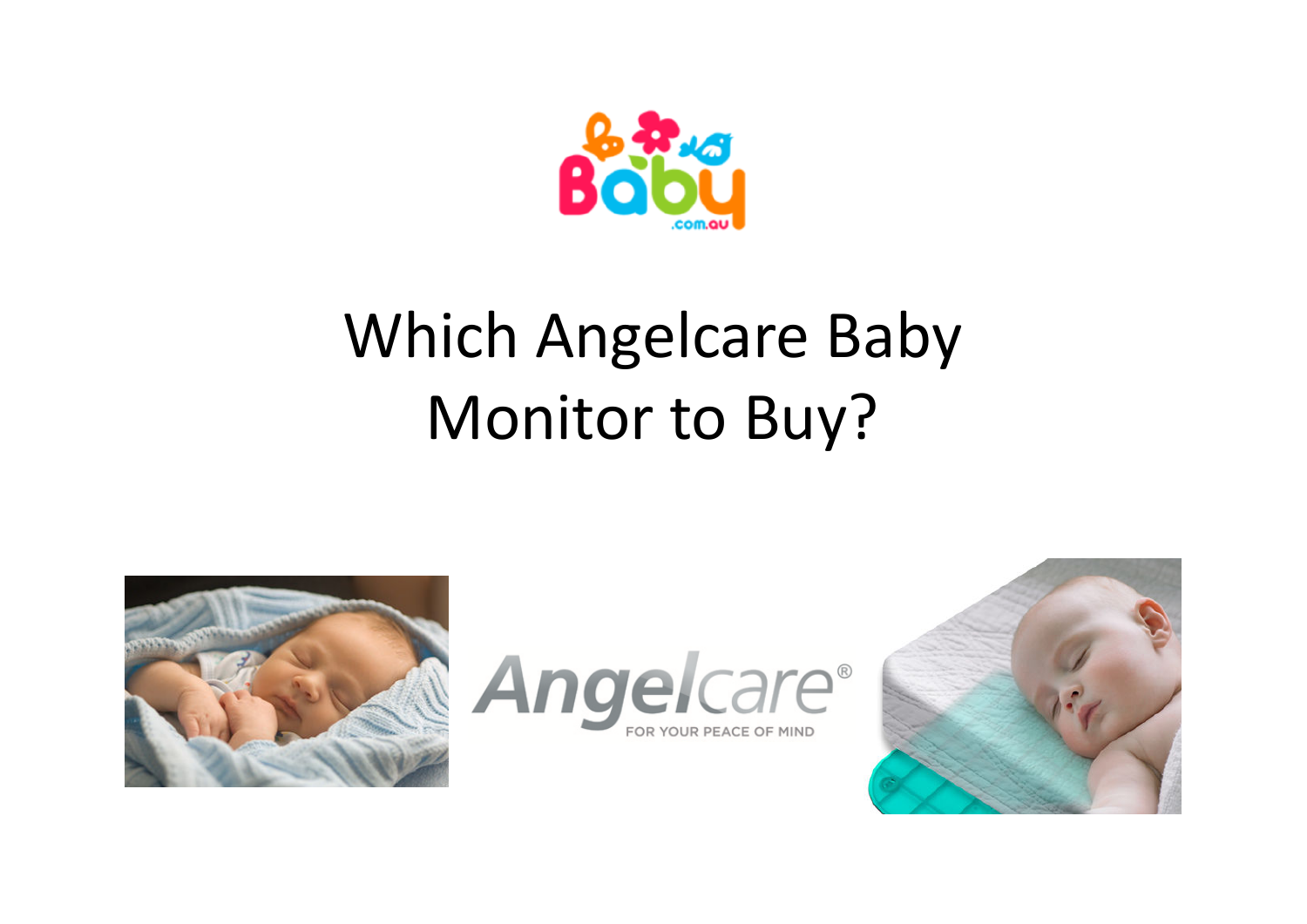### Some Monitor Basics

- Angelcare has four types of baby monitor
	- – $-$  sound only
	- –sound + movement pads
	- –— video & sound
	- –video & sound + movement pads
- Each monitor has at least two parts
	- – $-$  the baby unit has the microphone or camera
	- – $-$  the parent unit has a speaker or video screen
	- – $-$  the optional movement pads sit under the mattress

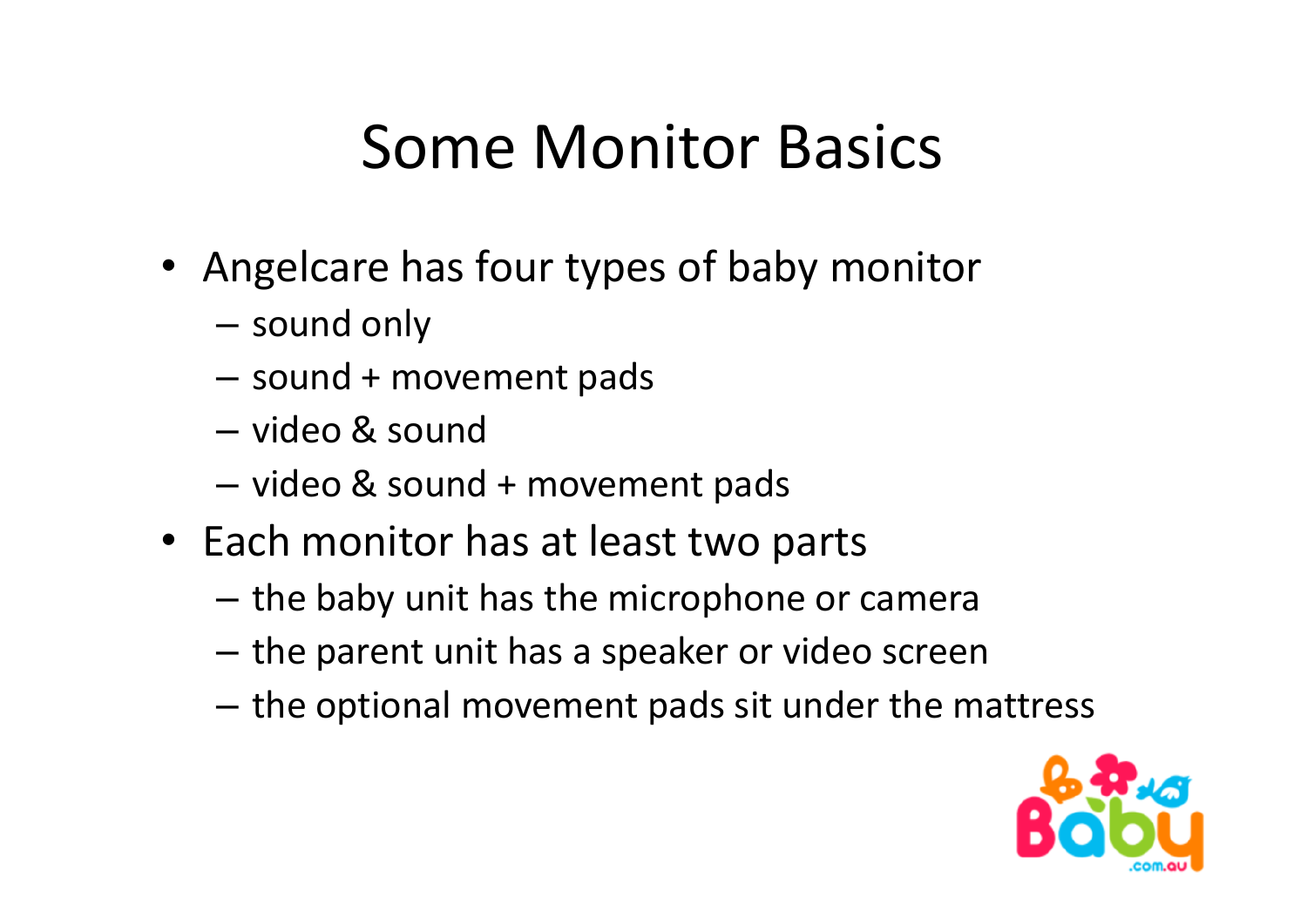# Some features explained

| <b>Feature</b>          | <b>Explained</b>                                                                                            |  |  |
|-------------------------|-------------------------------------------------------------------------------------------------------------|--|--|
| Out of range warning    | Will let you know if you walk too far away from the baby<br>unit to hear the signal from the baby unit      |  |  |
| <b>Battery operated</b> | Does the parent or baby unit use a built in battery you<br>can recharge or does it plug into a powerpoint   |  |  |
| Two way communication   | Can you use the monitor as a walkie talkie to speak back<br>to your baby as well as listen                  |  |  |
| Temperature indicator   | Lets you know how warm your baby's room is so you can<br>see the temperature on your parent unit            |  |  |
| Night light             | Turn on a light on the baby's unit remotely. Or maybe<br>turn it on when you leave, then turn it off later. |  |  |
| Timer                   | To help you keep track of baby's sleep time, awake time,<br>etc.                                            |  |  |
| Infrared video camera   | Infrared video monitors allows the camera<br>to watch your baby in a dark room                              |  |  |
| Movement pad            | Detects all of a baby's slightest movements.<br>Placed under the mattress.                                  |  |  |

.com.at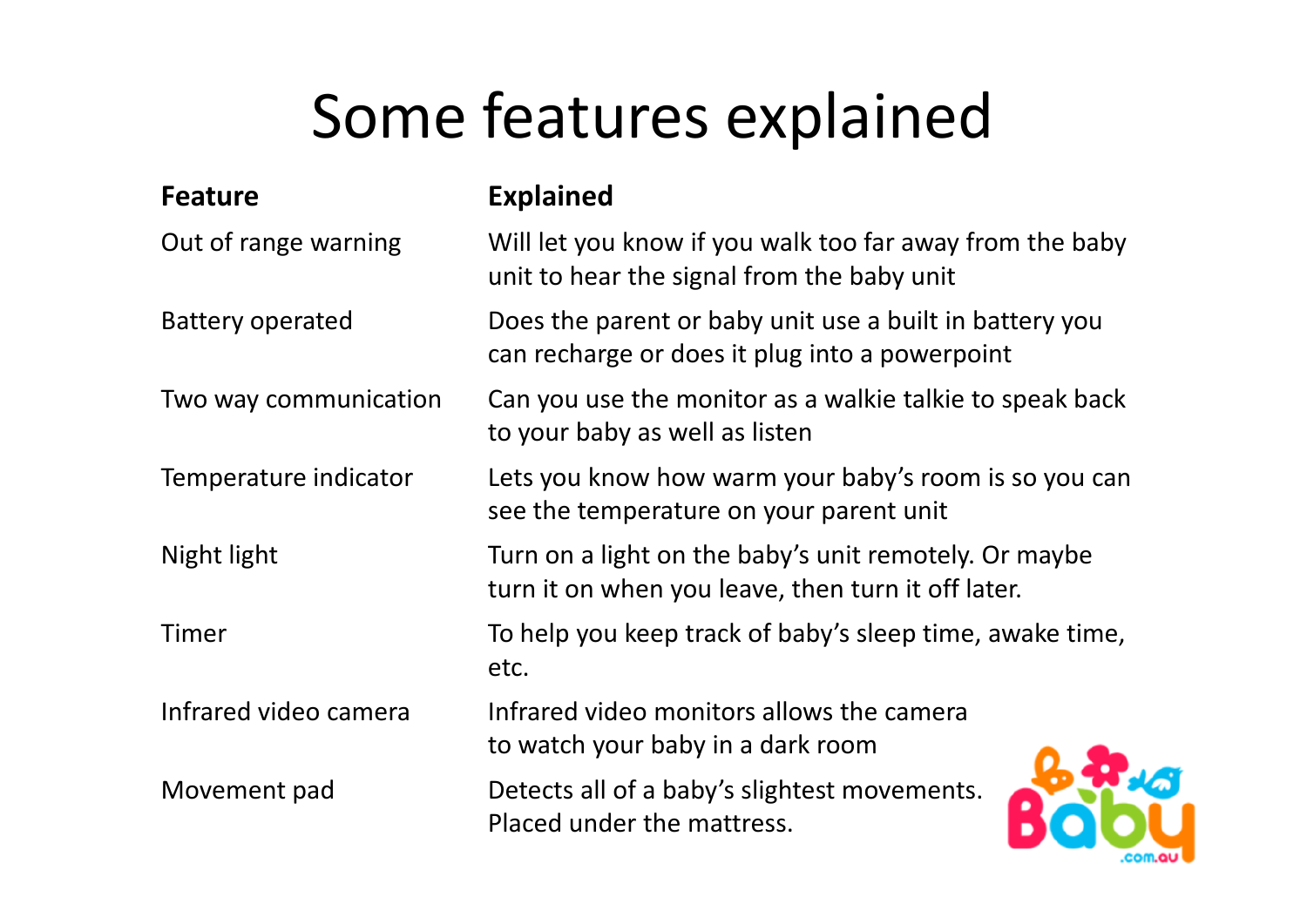### Angelcare Sound Monitors





#### **AC420**

 Angelcare's entry level sound monitor, reliable, good range. Both the parent unit and baby unit can use battery power or a powerpoint. Sound from baby unit to parent unit only (not 2-way) and has an out of range and low battery warning. Temperature display and night light.

#### **AC401**

All the features of the AC420 plus:

- Audio "Tic" Feature your Parent Unit will make a ticking sound to reassure you that the monitor is working even when your baby is sleeping silently
- Under-the-Mattress Movement Sensor Pad Senses every one of your baby's movements and will sound an alarm if no movement detected after 20 seconds.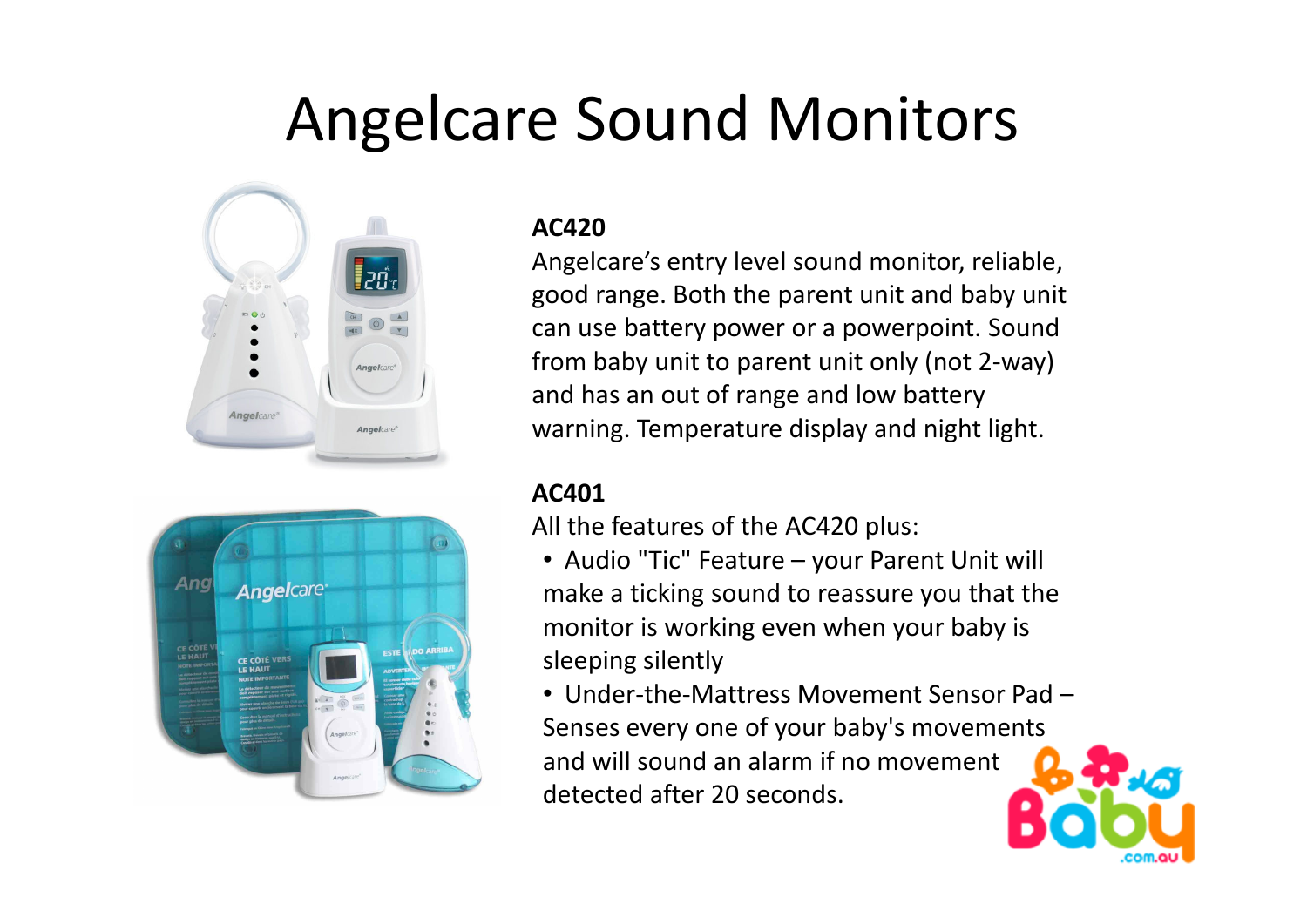## Angelcare Video Monitors



#### **AC1120**

 Angelcare's video monitor has a colour 7cm video touchscreen screen plus infrared night vision. Two way audio, a timer, temperature display & night light. Out of range and low battery indicators.



#### **AC1100**

All the features of the AC1120 plus:

- Audio "Tic" Feature your Parent Unit will make a ticking sound to reassure you that the monitor is working even when your baby is sleeping silently
- Under-the-Mattress Movement Sensor Pad Senses every one of your baby's movements and will sound an alarm if no movement detected after 20 seconds.